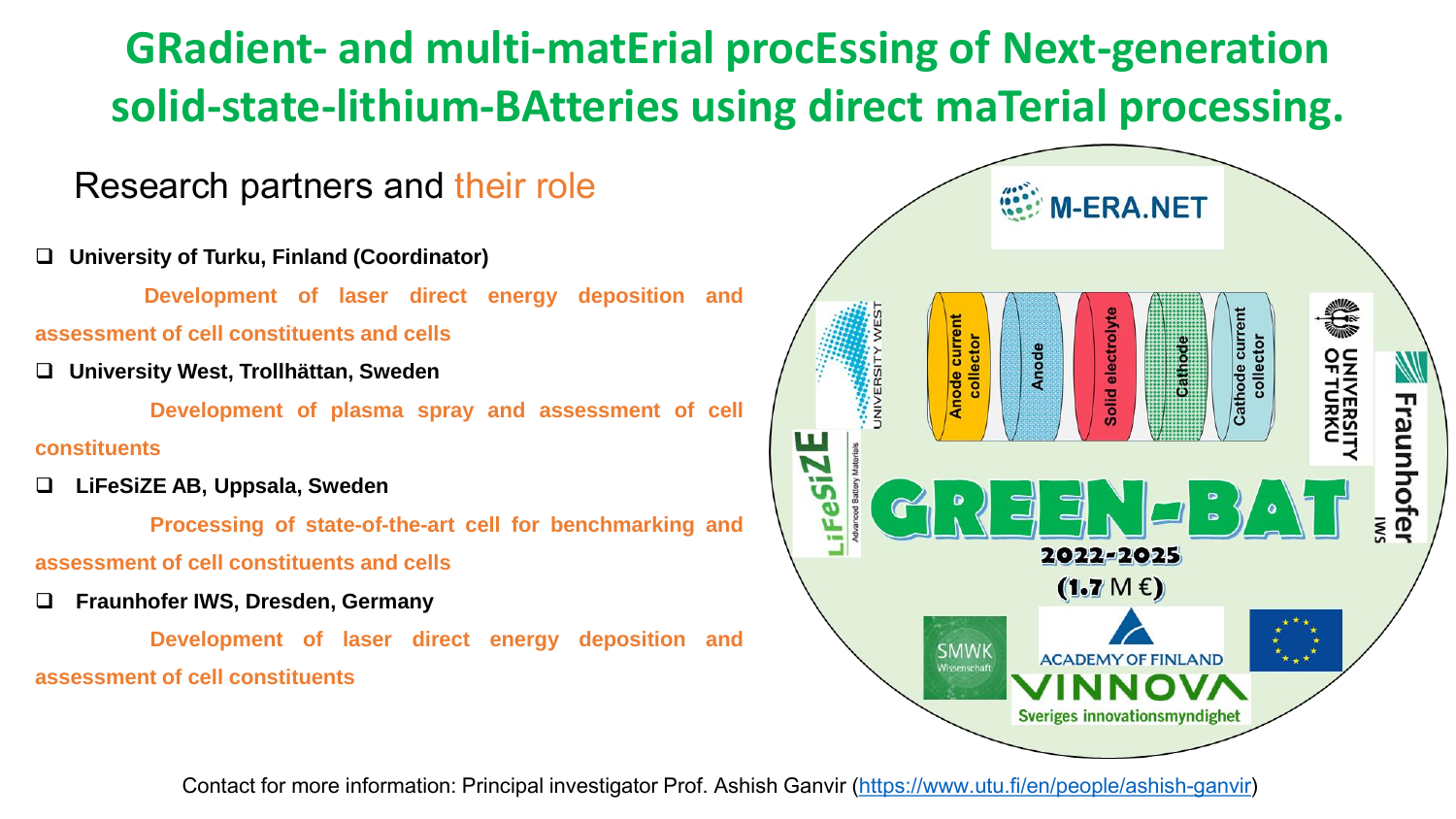# **State-of-the-art challenges and GREEN-BAT solution**

#### State-of-the-art

- ❑ Most of the state-of-the-art solid state battery manufacturing technologies share some common issues such as high cost, high scrap-rate, low throughput in terms of GWh/year production and most importantly scalability and mass-production.
- ❑ In fact as per the state-of-the-art approach all cell constituents are manufactured independently, which brings in additional production steps for assembly such as pressing, sintering, welding, etc.

### GREEN-BAT solution

❑ GREEN-BAT is proposing a novel way to produce solid-state-battery constituents (current collectors, electrodes and electrolyte) and explore sequential processing for their facile consolidation into full cells using direct material processing additive manufacturing and coatings technologies, namely laser direct energy deposition and plasma spray. Both of these technologies are well established for several applications but batteries and therefore they can be easily industrialized after successful development for battery applications.